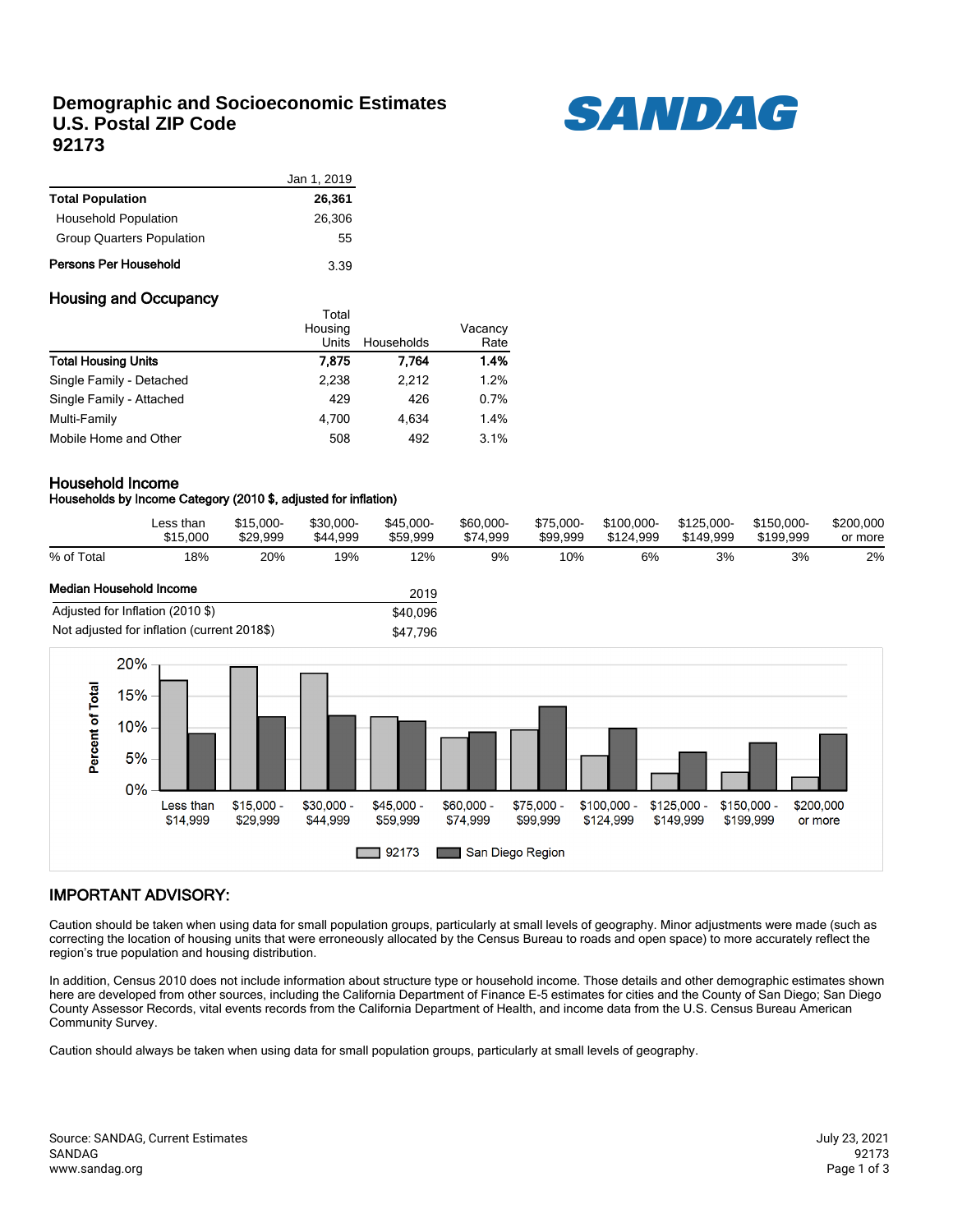## Population by Age and Sex

|                         | Total  | Male   | Female | Percent<br>Female |
|-------------------------|--------|--------|--------|-------------------|
| <b>Total Population</b> | 26,361 | 12,989 | 13,372 | 51%               |
| Under 5                 | 1,968  | 1,031  | 937    | 48%               |
| 5 to 9                  | 2,112  | 1,033  | 1,079  | 51%               |
| 10 to 14                | 2,168  | 1,080  | 1,088  | 50%               |
| 15 to 17                | 1,233  | 632    | 601    | 49%               |
| 18 and 19               | 625    | 292    | 333    | 53%               |
| 20 to 24                | 1,572  | 733    | 839    | 53%               |
| 25 to 29                | 2,306  | 1,213  | 1,093  | 47%               |
| 30 to 34                | 1,972  | 1,161  | 811    | 41%               |
| 35 to 39                | 1,479  | 726    | 753    | 51%               |
| 40 to 44                | 1,307  | 661    | 646    | 49%               |
| 45 to 49                | 1,379  | 642    | 737    | 53%               |
| 50 to 54                | 1,457  | 690    | 767    | 53%               |
| 55 to 59                | 1,465  | 712    | 753    | 51%               |
| 60 and 61               | 622    | 280    | 342    | 55%               |
| 62 to 64                | 864    | 436    | 428    | 50%               |
| 65 to 69                | 1,196  | 574    | 622    | 52%               |
| 70 to 74                | 958    | 417    | 541    | 56%               |
| 75 to 79                | 663    | 282    | 381    | 57%               |
| 80 to 84                | 440    | 200    | 240    | 55%               |
| 85 and older            | 575    | 194    | 381    | 66%               |
| Under 18                | 7,481  | 3,776  | 3,705  | 50%               |
| 65 and older            | 3,832  | 1,667  | 2,165  | 56%               |
| Median Age              | 33.0   | 32.1   | 34.4   | N/A               |

# Population by Age